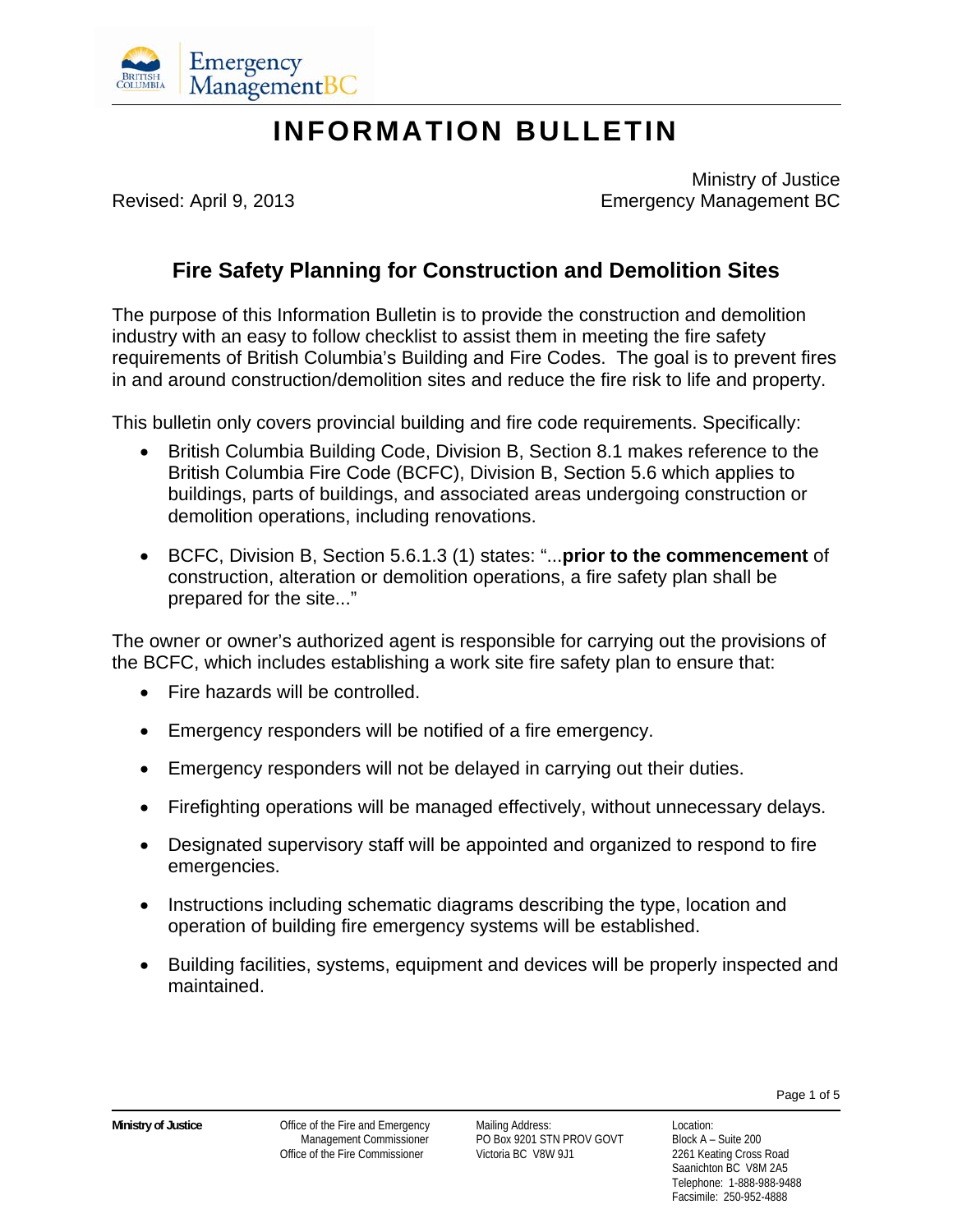The fire safety plan not only reflects the unique characteristics of building, operation and construction techniques (including the construction/demolition trades), but also considers the available firefighting infrastructure. For this reason, the fire safety plan must be prepared by the owner or owner's authorized agent in cooperation with the local fire department and other applicable regulatory authorities.

Prior to commencing any work at a site, it's important for the owner or authorized agent of the owner to:

- ensure they are also in compliance with the laws, regulations and requirements of the BCBC, the BCFC, local government and other regulatory authorities; and
- contact the local fire department and other regulatory authorities such as the British Columbia Safety Authority and WorkSafeBC.

Fire safety planning and risk management assessments of the site done prior to, during and after building construction/demolition is completed, are essential to prepare for and manage fire hazards. Planning and assessment will identify and lead to methods and processes that will minimize or contain potential fire hazards. All site safety activities should be coordinated through the planning and assessment process.

BCFC provisions are included in the fire safety plan and are applied depending on the project's scope and conditions of the site, e.g. the size and type of the building and its proximity to adjacent buildings.

At a minimum, a fire safety plan should include the following information:

## **1. Emergency procedures and information needed to plan for an emergency:**

- $\Box$  Who is the designate and backup person responsible to sound the fire alarm (horn)?
- $\Box$  Who is the designate and backup person responsible to notify the fire department  $(9-1-1)?$
- $\Box$  Is instruction given to site personnel on the procedure to follow when an alarm is sounded?
- $\Box$  Are exit routes clearly visible within the site and on all floors?
- $\Box$  Is the muster point (or meeting place) known by all site personnel?
- $\Box$  Is there a list of on-site personnel, and is it updated and current? (Can everybody on-site be accounted for?)
- $\Box$  Are there assigned personnel to meet the fire department upon arrival and give information, such as the location of the fire or injury?
- $\Box$  Are there persons assigned as site fire wardens (ensuring various trades are represented)?
- $\Box$  Are there personnel directed and trained to confine or control the fire?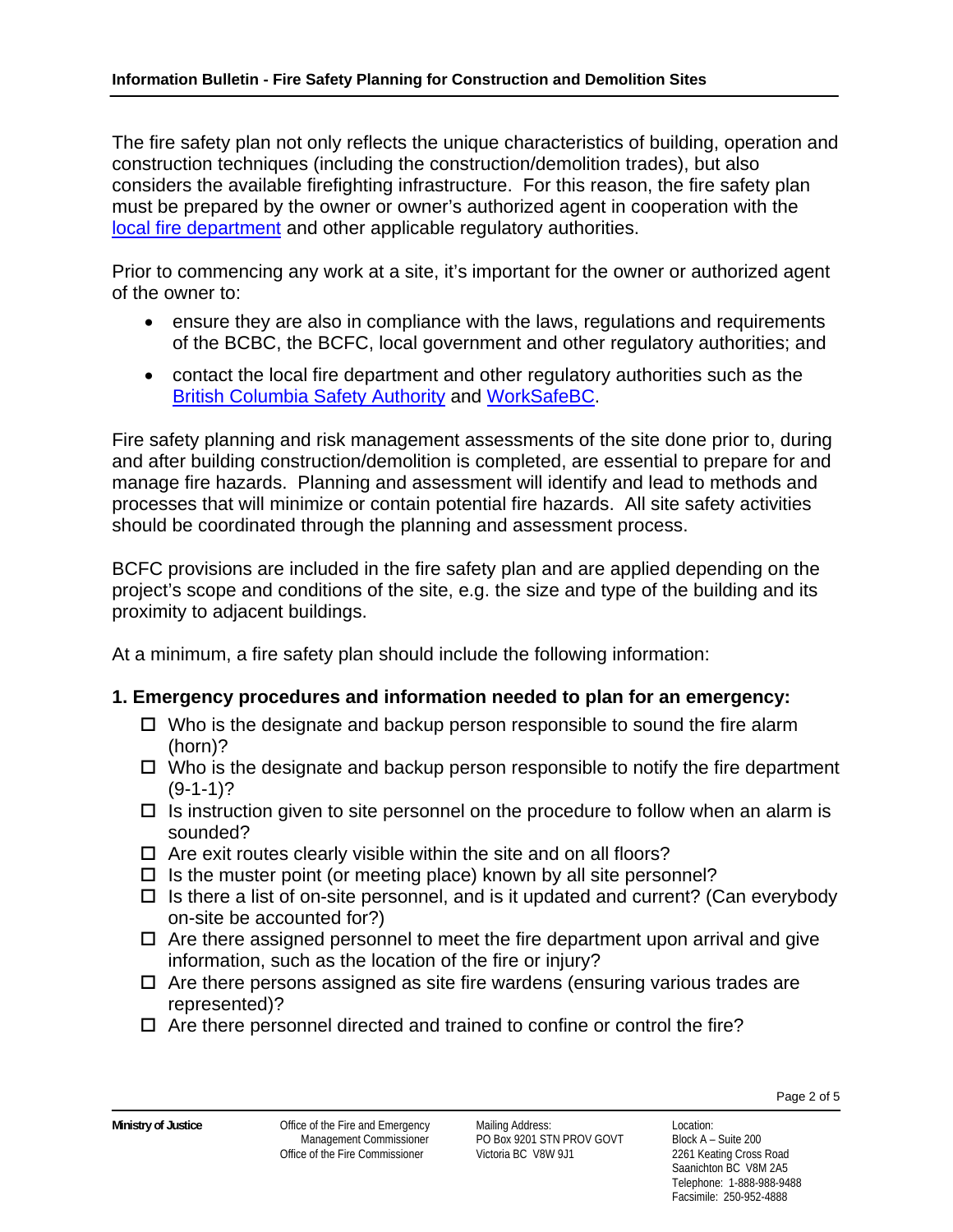#### **2. Training of site personnel on evacuation procedures**:

- $\square$  Is site orientation provided?
- $\Box$  Are regular site fire safety meetings a part of regular safety meetings?
- $\Box$  Are simulated fire drills conducted when applicable and warranted?

#### **3. Assigned site personnel must be responsible to install and maintain fire safety duties such as**:

- $\Box$  Controlling combustibles on the site and around the buildings.
- $\square$  General site housekeeping.
- $\Box$  Removing excess pallets, garbage/waste material and other combustibles on a regular basis.
- $\Box$  Maintaining separation of combustibles from open flame devices.
- $\Box$  Maintaining clear unobstructed access route(s) for fire department apparatus and to fire hydrants.
- $\Box$  Designating and maintaining at least one exit from every floor.
- $\Box$  Separating access routes from materials stored on-site, combustibles, etc.
- $\Box$  Parking of vehicles or delivery trucks should not obstruct fire department access to the site, and
- $\Box$  Adjacent buildings (off-site parking and storage may be considered).

## **4. Firefighting Services** – **Hydrant, Siamese Connection, Sprinkler, Access Route:**

- $\Box$  Are they installed, tested and activated at the start of construction?
- $\Box$  Are firefighter access route(s) to the building provided?
- $\Box$  Are firefighting services (standpipes, hydrants) maintained and accessible?
- $\Box$  Do drawings provided to the fire department show the location of firefighting systems as they become operational?
- $\Box$  Is the site address sign visible and legible to emergency crews form the street? (If they must be provided according to bylaw).

## **5. Fire Extinguishers**:

- $\Box$  Is there sufficient quantity and type on-site? Such as:
	- 2-A:10-B:C on movable equipment?
	- 4-A:40-B:C in all other locations?
- $\Box$  Is the servicing up–to-date (within the last year)?
- $\Box$  Are they provided at or near fuel operated equipment?
- $\Box$  Are they mounted with proper signage at exit locations within the required travel distance?
- $\Box$  Are they adjacent to any hot works operations (e.g. cutting torch, welding, torching, etc)?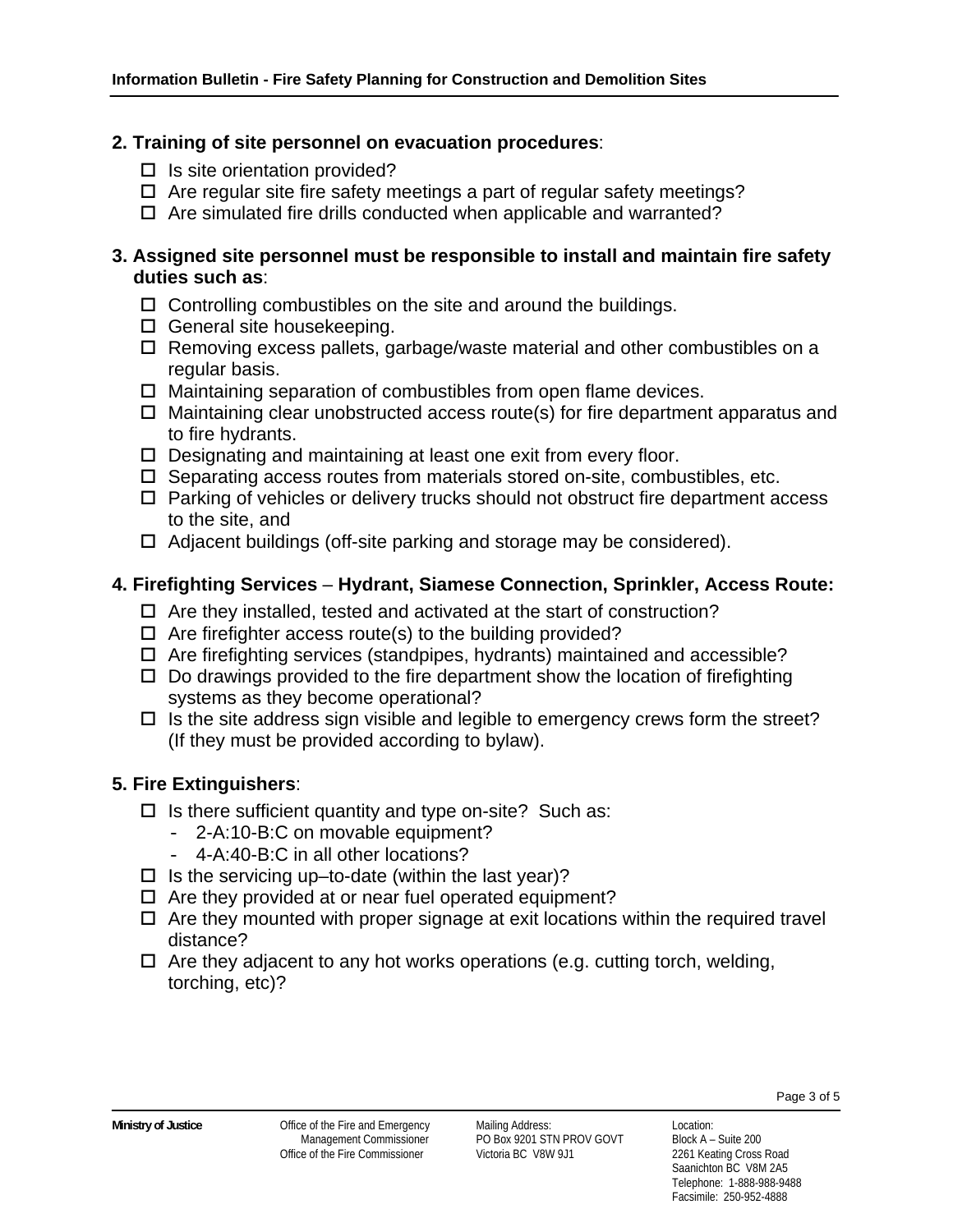#### **6. Hot Works Operations**:

- $\Box$  Is the area clear of flammable and combustible materials?
- $\Box$  Is a fire watch assigned during a hot works operation and for 60 minutes after its completion?
- $\Box$  Is there a final inspection of the hot works area 4 hours after completion?
- $\Box$  Are the hot works in the proximity of combustible or flammable materials?
- $\Box$  Have provisions been made for protection of such materials by non-combustible materials, thermal barrier or other means?
- $\Box$  Is the work being performed by trained or certified personnel?
- $\square$  Is a fire extinguisher present at all times? Such as:
	- 2-A:10-B:C on movable equipment?
	- 4-A:40-B:C in all other locations?
- $\Box$  Is proper ventilation provided as required?
- $\Box$  Are the hot tar pots on-site complete with fire extinguishers, trained personnel, and located away from combustible materials?

## **7. Flammable and Combustible Storage:**

- $\Box$  Are flammable and combustible liquids properly stored, handled and used in and around the building?
- Are non-petroleum based compressed gases properly stored, handled and used in and around the building?
- $\Box$  Is the storage area separated from combustible material by 3 metres?
- $\Box$  Is the storage area locked and vented?
- $\Box$  Is the storage area protected from vehicular/ industrial motorized traffic?
- $\square$  Do containers and/or storage areas have proper signage/placards in place?
- $\Box$  Is there a current or updated list of dangerous goods on-site such as material safety data sheets (MSDS), as per the Workplace Hazardous Materials Information System (WHMIS)?
- $\Box$  Are portable extinguishers provided in close proximity to storage and work areas such as:
	- 2-A:10-B:C on movable equipment?
	- 4-A:40-B:C in all other locations?
- $\Box$  Is the storage area away from egress and access routes to the site?

## **8. Electrical Installations and Petroleum Gases:**

 $\square$  Do the electrical installations, storage and use of petroleum gases comply with the requirements of the Safety Standards Act and pursuant regulation? (Contact the British Columbia Safety Authority 1-866-566-7233.)